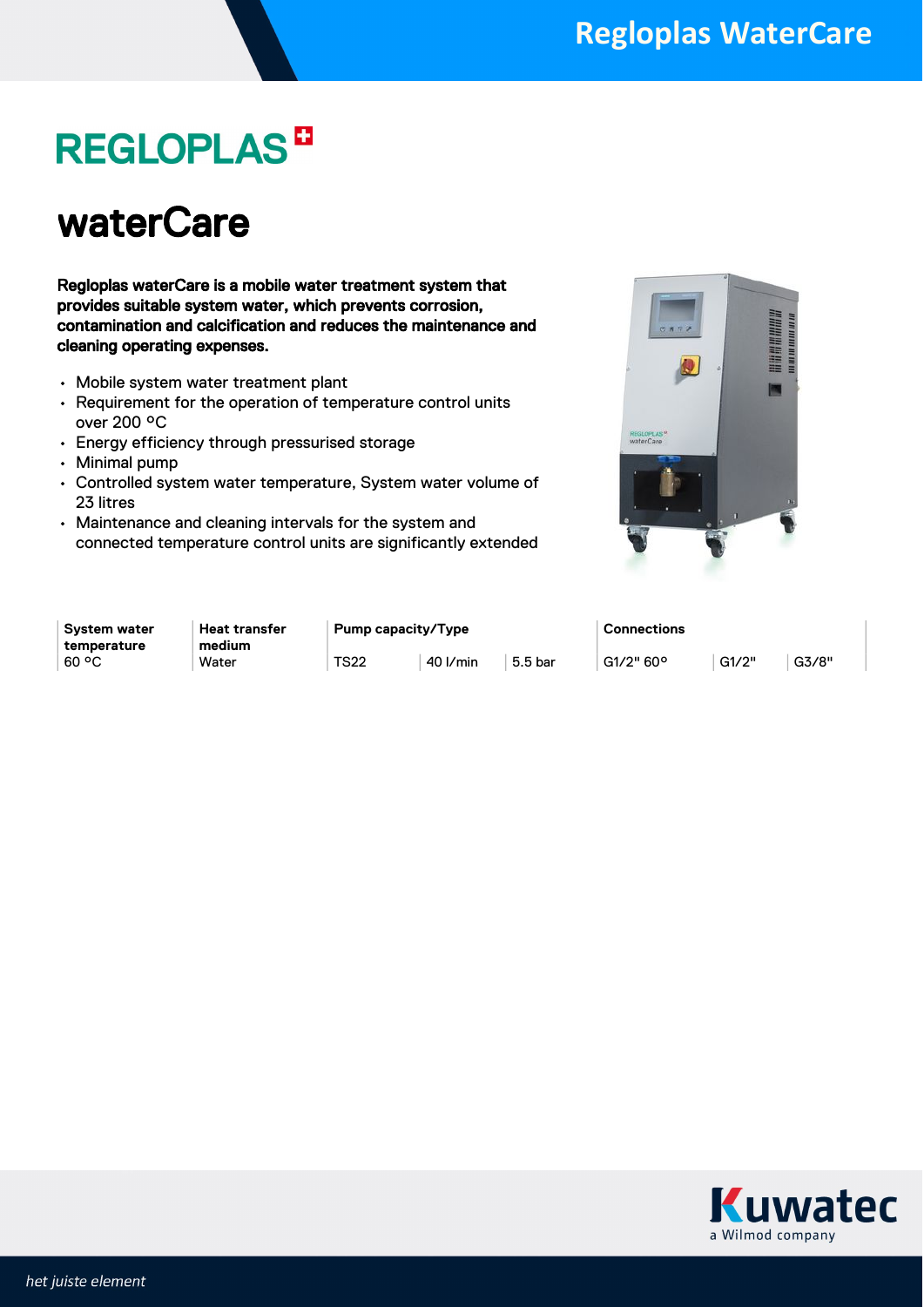### **Regloplas WaterCare**

| <b>Technical data</b>    |            |                     |  |  |
|--------------------------|------------|---------------------|--|--|
| System water temperature |            |                     |  |  |
| max.                     | °C         | 60                  |  |  |
| Heat transfer medium     |            | Water               |  |  |
| Filling quantity         | T          | 23                  |  |  |
| Pump capacity/Type       |            | <b>TS22</b>         |  |  |
| Flow rate max.           | 1/min      | 40                  |  |  |
| Pressure max.            | bar        | 5.5                 |  |  |
| Power consumption        | kW         | 1.1                 |  |  |
| Control                  |            | Siemens SPS         |  |  |
| <b>Operating voltage</b> |            | 200 - 600 50/60 3PE |  |  |
| <b>Connections</b>       |            |                     |  |  |
| Outlet/Inlet             |            | G1/2" 60°           |  |  |
| Cooling water mains      |            | G1/2"               |  |  |
| Drainage                 |            | G3/8"               |  |  |
| Degree of protection     |            | <b>IP40</b>         |  |  |
| Dimensions W/H/D         | mm         | 274/725/812         |  |  |
| Weight                   | kg         | 50                  |  |  |
| Color                    | <b>RAL</b> | 9006/7016           |  |  |
| Ambient temperature      |            |                     |  |  |
| max.                     | °C         | 40                  |  |  |
| <b>Noise level</b>       | db(A)      | < 70                |  |  |

Standard equipment

#### Siemens PLC

Manual shut-off valve in the inlet and outlet Filter in the cooling water circuit Water circuit of non-rusting materials Valve for sampling Unit in IP40 protection degree Indirect cooling

**Options** 

Desalination plant Manual shut-off valve in the inlet and outlet

## **REGLOPLAS<sup>D</sup>**